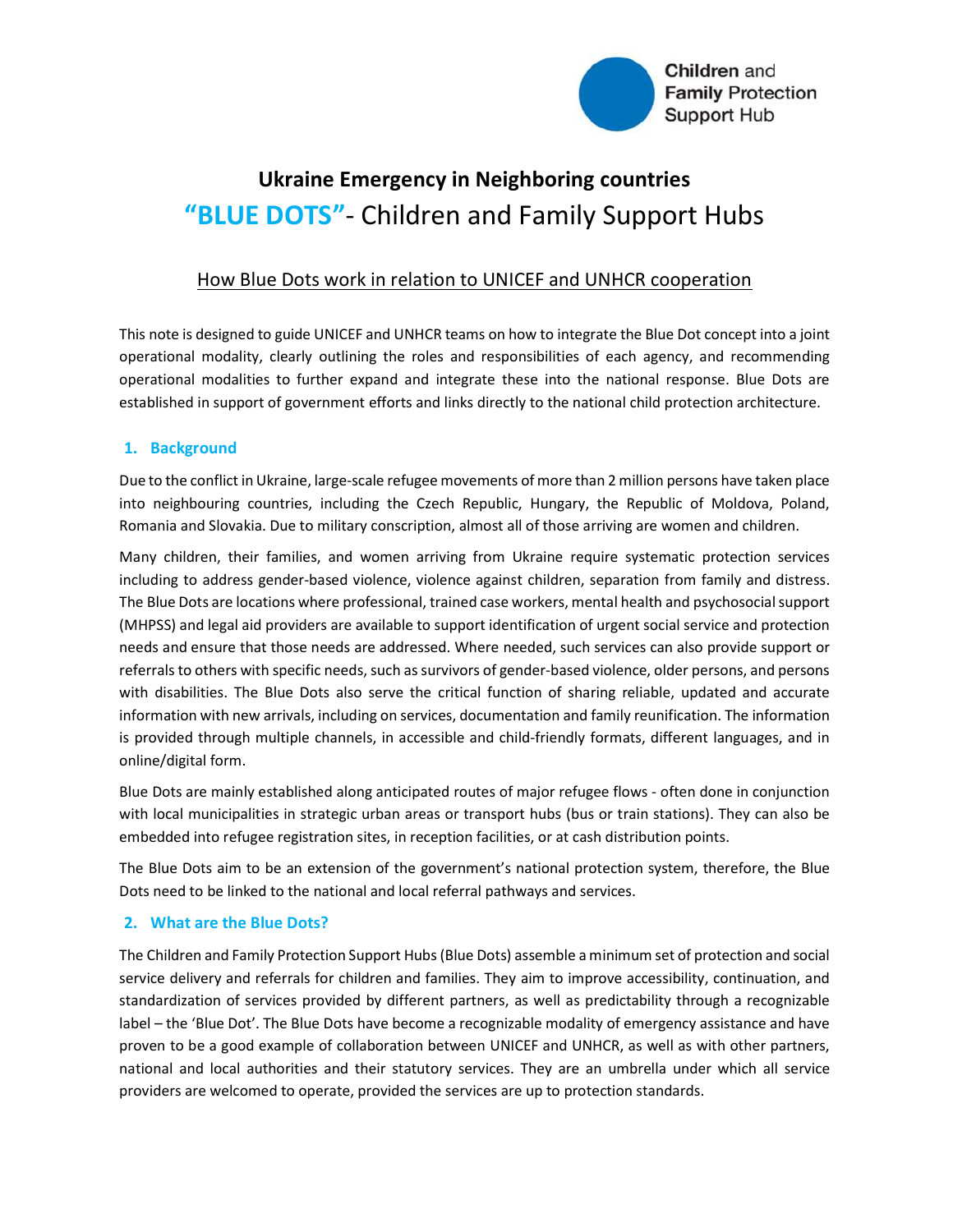

#### 3. Where will the Blue Dots set up?

UNICEF and UNHCR will liaise with government authorities to assess the most suitable locations for Blue Dots in each specific context, taking into consideration the preferences and information needs of persons fleeing Ukraine. These can for example include border crossing points, transport hubs, or strategic urban locations.

Where UNHCR engages with the government to establish refugee registration or enrolment (some close to the borders, others in urban areas) and other services across affected countries, linking the Blue Dot onto these is key. Blue Dots can also be linked to other locations, such as child and family service delivery points.

#### 4. What do the Blue Dots offer?

The Blue Dots concept is scalable and should be adapted to completement existing services. Scenarios can include: (i) complementing or scaling up existing child friendly spaces or local facilities; (ii) expand these spaces with additional functions; or (iii) establishing Blue Dots from the onset (where such spaces are not available).

The minimum services to be offered at Blue Dots are:

- 1) Identification, rapid assessment and referral of children at risk to appropriate services;
- 2) Identification and referral of other persons who need support to appropriate services;
- 3) Mental Health and Psychosocial support (MHPSS);
- 4) Legal aid and counselling;
- 5) Information and Advice Desks;
- 6) Restoring family links (coordination with the Red Cross/Red Crescent Family Links Network);
- 7) Child- and family-friendly spaces, including for breastfeeding.

Additional components that may be needed (based on availability of space, needs and partner interest):

- $\checkmark$  Medical first aid (government and non-government partners);
- $\checkmark$  Safe areas to sleep: Safe area where persons with specific needs can rest for a short time or will be referred to longer-term emergency accommodation (local authorities);
- $\checkmark$  Specific NFIs: Depending on the needs of children and women, including those with disabilities (government and local authorities, UNHCR, UNICEF and other partners);
- $\checkmark$  Transportation of vulnerable women and children to reception centers, shelters (for survivors of GBV) or emergency care for unaccompanied children.

Where relevant, Blue Dots should have the capacity to be mobile. Current Blue Dot minimum capacity includes: 3 shifts of 3-6 professionals (1-2 case workers, 1-2 child psychologists/psychosocial staff and 1-2 legal aid providers) and interpreters, plus a mobile team as needed (a car and a driver and an additional team) that can deploy from the Blue Dot location to other locations which face a new or heightened influx of refugees or linking to national structures and services to ensure that children referred to services access and receive these services, as well as to trace and provide monitoring to the high need cases.

#### 5. How do the Blue Dots work in practice?

A matrix of minimum roles and responsibilities when Blue Dots are established within an established physical structure, site or effort are outlined below, focused on the role of UNHCR and UNICEF. Other partners are also invited to provide services in (or link to) the Blue Dot.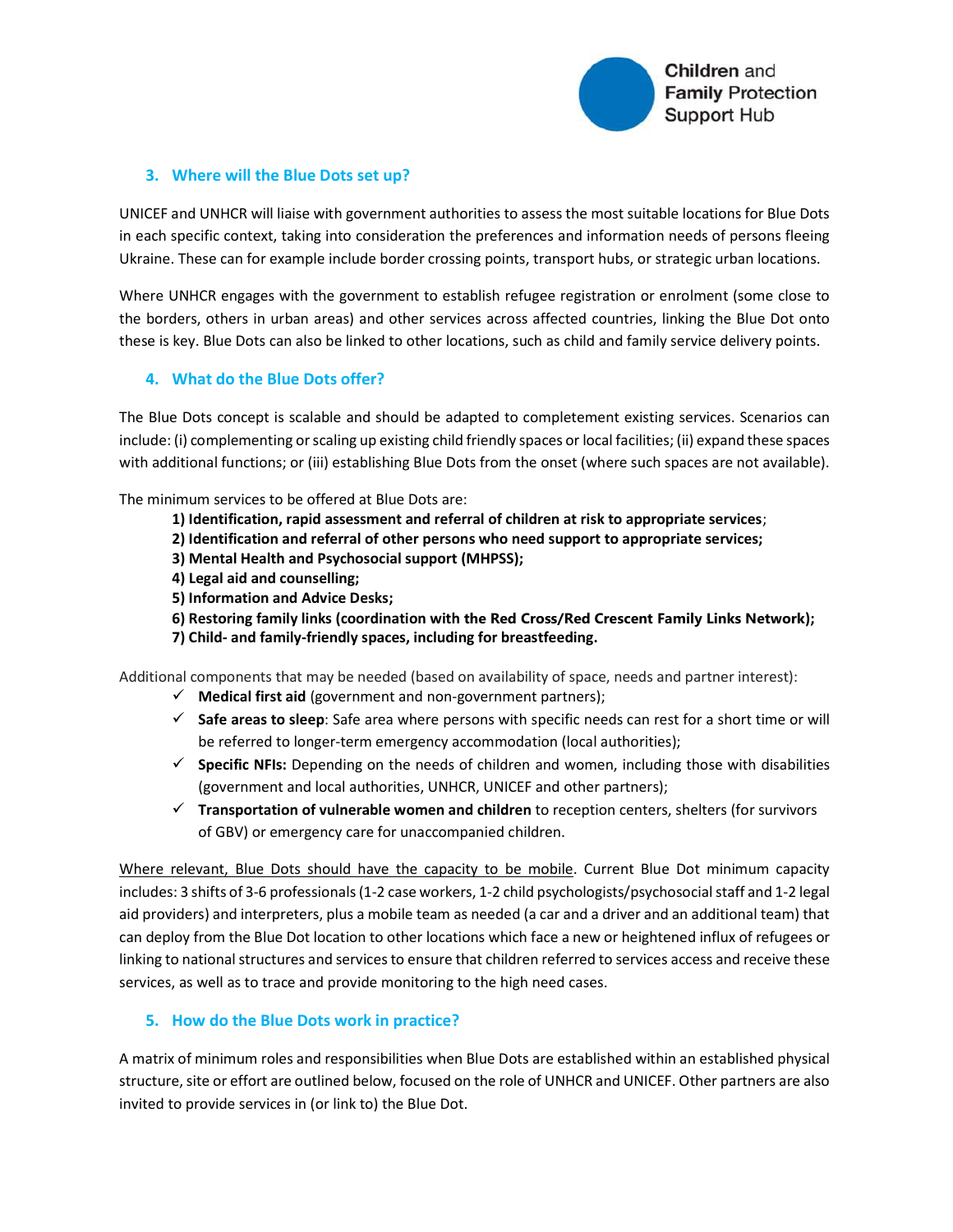

# Children and **Family Protection** Support Hub

| <b>UNHCR</b>                                                                                                                                                                                                                                                                                                                                                                                                                                                                                                           | <b>UNICEF</b>                                                                                                                                                                                                                                                                                                                                                                                                                                                                                                          | <b>Minimum Requirements</b>                                                                                                                                                                                                                                                                                                                                                                                                                                                                                                                                                                                                                                                                                                                                                                                                                                                                                                                                                                                 |
|------------------------------------------------------------------------------------------------------------------------------------------------------------------------------------------------------------------------------------------------------------------------------------------------------------------------------------------------------------------------------------------------------------------------------------------------------------------------------------------------------------------------|------------------------------------------------------------------------------------------------------------------------------------------------------------------------------------------------------------------------------------------------------------------------------------------------------------------------------------------------------------------------------------------------------------------------------------------------------------------------------------------------------------------------|-------------------------------------------------------------------------------------------------------------------------------------------------------------------------------------------------------------------------------------------------------------------------------------------------------------------------------------------------------------------------------------------------------------------------------------------------------------------------------------------------------------------------------------------------------------------------------------------------------------------------------------------------------------------------------------------------------------------------------------------------------------------------------------------------------------------------------------------------------------------------------------------------------------------------------------------------------------------------------------------------------------|
| Disseminate information about the<br><b>Blue Dots and services</b>                                                                                                                                                                                                                                                                                                                                                                                                                                                     | Disseminate information about the<br><b>Blue Dots and services</b>                                                                                                                                                                                                                                                                                                                                                                                                                                                     | Blue Dot branding material<br>and<br>information posters with location and<br>services available, visible<br>at key<br>locations and in online form.                                                                                                                                                                                                                                                                                                                                                                                                                                                                                                                                                                                                                                                                                                                                                                                                                                                        |
| UNHCR will disseminate information<br>about the Blue Dots and available<br>services through field work and<br>partners.                                                                                                                                                                                                                                                                                                                                                                                                | UNICEF will disseminate information<br>about the Blue Dots and available<br>services through field work and<br>partners.                                                                                                                                                                                                                                                                                                                                                                                               | Orientation package for front-line staff<br>from<br>government,<br>civil<br>society,<br>humanitarian actors on the Blue Dots.                                                                                                                                                                                                                                                                                                                                                                                                                                                                                                                                                                                                                                                                                                                                                                                                                                                                               |
|                                                                                                                                                                                                                                                                                                                                                                                                                                                                                                                        |                                                                                                                                                                                                                                                                                                                                                                                                                                                                                                                        | Font line workers are familiar with Blue<br>Dot sites and services provided and can<br>identify and refer children there.                                                                                                                                                                                                                                                                                                                                                                                                                                                                                                                                                                                                                                                                                                                                                                                                                                                                                   |
| <b>Internal referral within Blue Dots</b>                                                                                                                                                                                                                                                                                                                                                                                                                                                                              | <b>Internal referral within Blue Dots</b>                                                                                                                                                                                                                                                                                                                                                                                                                                                                              | Minimum package of immediate<br>services defined                                                                                                                                                                                                                                                                                                                                                                                                                                                                                                                                                                                                                                                                                                                                                                                                                                                                                                                                                            |
| Train UNHCR staff and partners on<br>internal referrals                                                                                                                                                                                                                                                                                                                                                                                                                                                                | Train UNICEF staff and partners on<br>internal referrals                                                                                                                                                                                                                                                                                                                                                                                                                                                               | Clear pathway established for referrals<br>within the Blue Dot (e.g. legal<br>counselling to psychosocial or vice-<br>versa; or any of these service to best<br>interests procedures)                                                                                                                                                                                                                                                                                                                                                                                                                                                                                                                                                                                                                                                                                                                                                                                                                       |
| <b>Identification and referral of children</b><br>at risk/in need of immediate care and<br>protection, including UASC, who arrive<br>at the Blue Dot site, and referral to<br>specific services within the Blue Dots or<br>to services outside the Blue Dot (for<br>children after a rapid best interests<br>assessment), i.e. case management and<br>referral.<br>Engagement with women at risk,<br>including survivors of GBV<br>who<br>voluntarily disclose GBV incidents, and<br>referral to appropriate services. | <b>Identification and referral of children</b><br>at risk/in need of immediate care and<br>protection, including UASC, who arrive<br>at the Blue Dot site, and referral to<br>specific services within the Blue Dots<br>or to services outside the Blue Dot (for<br>children after a rapid best interests<br>assessment), i.e. case management<br>and referral.<br>Engagement with women at risk,<br>including survivors of GBV<br>who<br>voluntarily disclose GBV incidents, and<br>referral to appropriate services. | Agreement within the Blue Dots<br>regarding who will undertake case<br>management within the Blue Dot<br>(depending on the location and capacity<br>this may be UNHCR, UNICEF or other<br>partners).<br>Rapid Best Interest Assessment form<br>and form for assessment of families<br>(assessment of GBV survivors not<br>recommended).<br>Clear pathway established for referrals<br>to actors outside the Blue Dot to<br>existing government and non-<br>governmental education, health,<br>GBV, child protection and childcare,<br>and other social services that may be<br>needed (with particular attention to<br>polio, given the outbreak in Ukraine)<br>SOPs for Best Interests Procedures<br>established to clarify roles and<br>responsibilities for children at risk<br>including referral to national child<br>protection statutory services and<br>services and refugee protection and<br>assistance services.<br><b>Training</b><br>of front-line<br>staff<br>and<br>interpretation services. |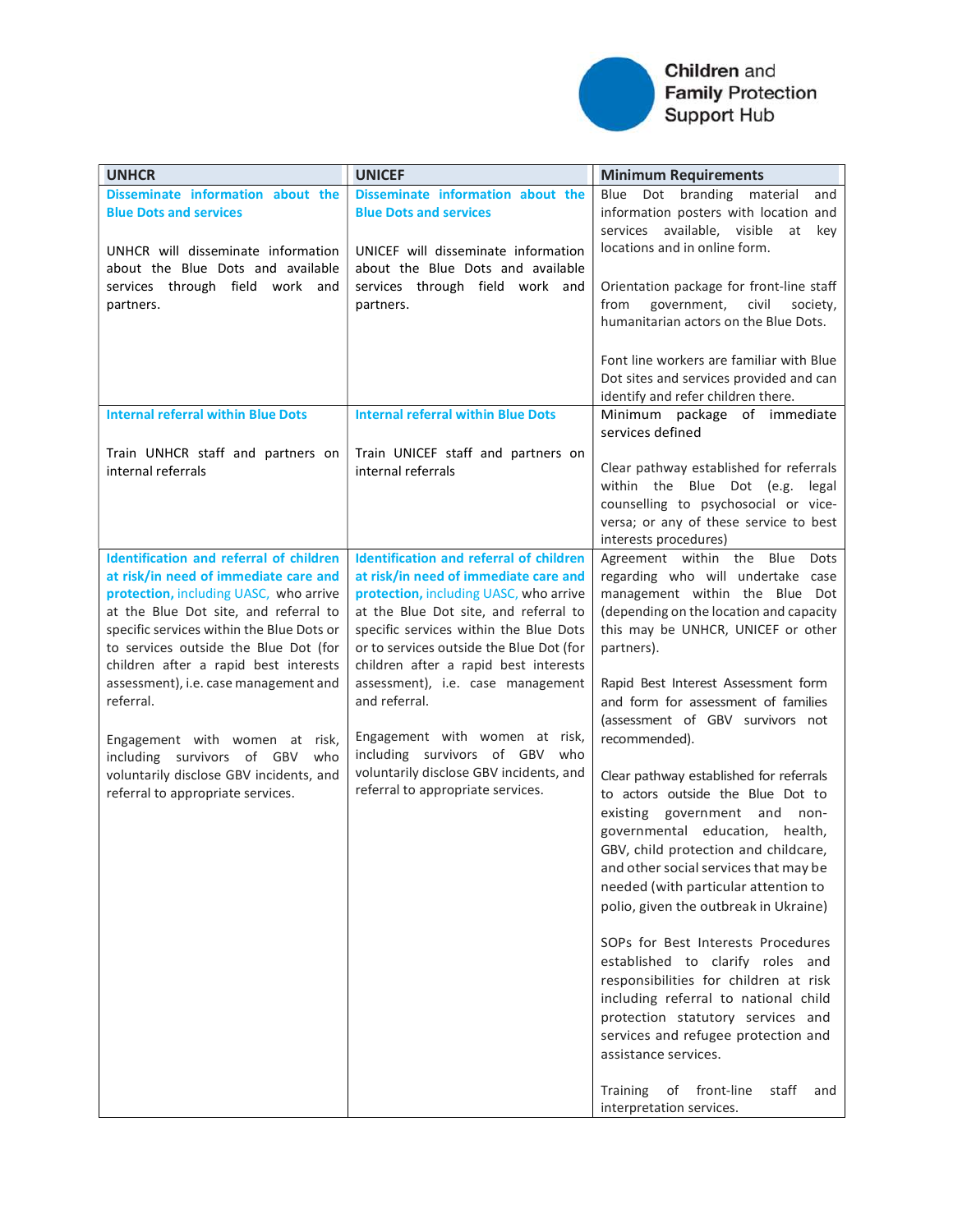

| Provide basic assistance to children<br>and families in need, and transport<br>where possible                                                                                                                                                                                                                                                                                                                                                                                                                                                                                                                           | Provide basic assistance to children<br>and families in need, and transport<br>where possible                                                                                                                                                                                                                                                                                                                                                          | Where needed and possible, agreement<br>on which partner is best placed to<br>provide basic assistance and transport<br>for vulnerable cases. Ensure minimum<br>package of basic assistance available for<br>vulnerable children and families (either<br>directly procured or provided by<br>partners providing CRIs).<br>Where possible, transportation for<br>vulnerable cases to reception centres or<br>other suitable accommodation (shelters<br>for GBV survivors, emergency care<br>centres for UAC etc.). |
|-------------------------------------------------------------------------------------------------------------------------------------------------------------------------------------------------------------------------------------------------------------------------------------------------------------------------------------------------------------------------------------------------------------------------------------------------------------------------------------------------------------------------------------------------------------------------------------------------------------------------|--------------------------------------------------------------------------------------------------------------------------------------------------------------------------------------------------------------------------------------------------------------------------------------------------------------------------------------------------------------------------------------------------------------------------------------------------------|-------------------------------------------------------------------------------------------------------------------------------------------------------------------------------------------------------------------------------------------------------------------------------------------------------------------------------------------------------------------------------------------------------------------------------------------------------------------------------------------------------------------|
| <b>Legal aid and counseling:</b><br>Legal aid and counseling to children<br>and families, as well as others with<br>specific needs, on registration,<br>documentation, birth registration,<br>family reunification and other issues.                                                                                                                                                                                                                                                                                                                                                                                    | Support to legal needs as needed, in<br>particular as it relates to<br>documentation, birth certificates, etc.                                                                                                                                                                                                                                                                                                                                         |                                                                                                                                                                                                                                                                                                                                                                                                                                                                                                                   |
| <b>Information and Advice Desks:</b><br>Provision of information on available<br>family<br>services,<br>asylum<br>and<br>reunification<br>procedures.<br>When<br>specific vulnerabilities or risk concerns<br>are detected, children and families are<br>referred to the social worker of the Blue<br>Dot for further assessment.<br>Information to complemented<br>by<br>'digital blue dots' in online form to<br>support information for persons on the<br>move.<br>Provision of Wi-Fi connectivity and<br>charging stations, where possible.<br>Information boards, screens for video<br>screening, or even tablets. | information<br>Disseminate<br>through<br>psychosocial activities and Family and<br>children safe spaces                                                                                                                                                                                                                                                                                                                                                | <b>UNHCR</b><br>partner<br>(legal<br>aid<br>or<br>professionals with relevant experience).<br>At least 2 persons per shift.<br>Interpretation services.<br>Information/communication materials<br>and parenting materials.<br>information<br>Child-friendly<br>and<br>information accessible to persons with<br>disabilities.<br>Updated information, including links to<br>the relevant UNHCR help page and<br>government information.                                                                           |
| activities,<br>UNHCR<br>through<br>field<br>registration or enrollment refer the<br>needs of those who need Mental<br>Health and Psycho-social support to the<br>PSS unit in the Blue Dot.                                                                                                                                                                                                                                                                                                                                                                                                                              | Mental Health and Psychosocial<br>Support:<br>Establish dedicated private space to<br>provide focused psychosocial support<br>through individual or family/group<br>counselling.<br>Ensure individuals, families or groups<br>with mental health conditions or in<br>distress have access to psychological<br>first aid and focused support through<br>trained mental health staff.<br>families<br>Ensure<br>and<br>communities/groups can have access | UNICEF or partner.<br>$2 - 3$<br>Trained<br>psychologists<br>or<br>psychosocial staff for individual and<br>group counselling and for psychological<br>first aid.<br>2-3 social workers/community workers<br>with training on group activities and<br>parenting support.                                                                                                                                                                                                                                          |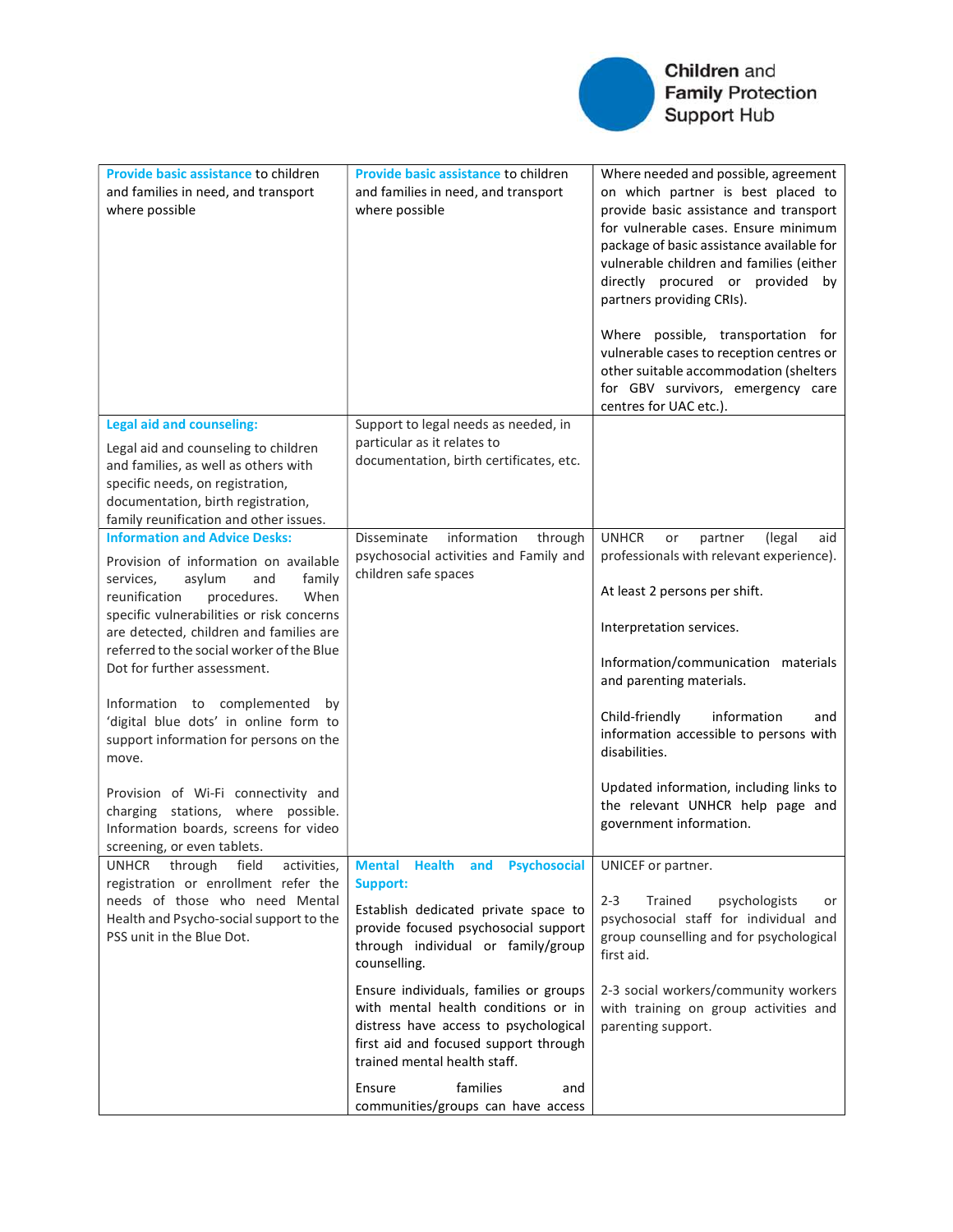

|                                                                                                                                                                                                                            | to inclusive activities that support their<br>recovery, resilience and psychological<br>well-being of children, families and<br>communities.<br>Ensure referral to specialized mental<br>health services for those with severe<br>mental health conditions.                                                                                                                                                                                                                                                                                                                                                                                                                                                                                                                                                                                      |                                                                                                                                                                                                                                                                                                                                                                                                                                                                                                                                                                                                                                                                                  |
|----------------------------------------------------------------------------------------------------------------------------------------------------------------------------------------------------------------------------|--------------------------------------------------------------------------------------------------------------------------------------------------------------------------------------------------------------------------------------------------------------------------------------------------------------------------------------------------------------------------------------------------------------------------------------------------------------------------------------------------------------------------------------------------------------------------------------------------------------------------------------------------------------------------------------------------------------------------------------------------------------------------------------------------------------------------------------------------|----------------------------------------------------------------------------------------------------------------------------------------------------------------------------------------------------------------------------------------------------------------------------------------------------------------------------------------------------------------------------------------------------------------------------------------------------------------------------------------------------------------------------------------------------------------------------------------------------------------------------------------------------------------------------------|
| Through the information and advice<br>desk, as well as through other contact<br>points, children and families are<br>informed about the possibility to take<br>advantage of the child- and<br>mother/baby friendly spaces. | <b>Child- and family- friendly spaces:</b><br>Ensure children of all ages can have<br>child-friendly<br>to<br>access<br>spaces,<br>allowing rest and play, separate spaces<br>and<br>specific<br>interventions<br>for<br>adolescent girls and boys, as per<br>IASC Guidelines<br>respective<br>and<br>standards. Access to group activities<br>for child well-being.<br>Ensure mothers with young children<br>can have access to dedicated mother<br>and baby/toddler spaces, where<br>women can breastfeed and clean their<br>babies/toddler in private areas,<br>relevant information on IYCN and<br>access to safe drinking water for<br>formula and ORS, including mixing<br>containers.<br>In transit locations or locations where<br>women and children wait for long<br>times, provide warm safe space for<br>women and children to rest. | Dedicated safe, accessible spaces<br>equipped with safe, local and culturally<br>appropriate recreational materials with<br>a low environmental impact.<br>Dedicated safe space equipped with<br>materials that will support<br>breastfeeding and adequate feeding of<br>infants and young children as per IASC<br>Guidelines.<br>Where needed and possible, provide<br>dedicated location for rest for women<br>and children.<br>2-3 staff who will manage and facilitate<br>activities and will have basic training<br>and skills (e.g. in child development,<br>communication with children, child-<br>centered approaches, referrals, etc).<br>Safeguarding policy in place. |

The case workers, MHPSS and legal aid providers will need at a minimum a table and a computer and space they can work from. Ideally, there would be a dedicated private space so that they can interact in privacy with highly vulnerable cases – UASC, GBV cases, reports of trafficking, etc. – and the locations and services should be accessible for persons with disabilities.

In the case where either UNICEF or UNHCR wishes to establish a Blue Dot in a location where the other organization will not be providing services, both organizations agree to how to ensure integrated child, women and refugee protection services are available, i.e.:

- When Blue Dots are established within a UNICEF deployment of case workers and psychologists/psychosocial workers, coordination should take place with UNHCR and government authorities to ensure identification of refugee children at risk, including unaccompanied and separated children, and referral to refugee protection and child protection services.
- When Blue Dots are established by UNHCR in a location where UNICEF is not able to provide the above services, UNHCR will coordinate with UNICEF and other partners to identify a suitable child protection partner to do so.